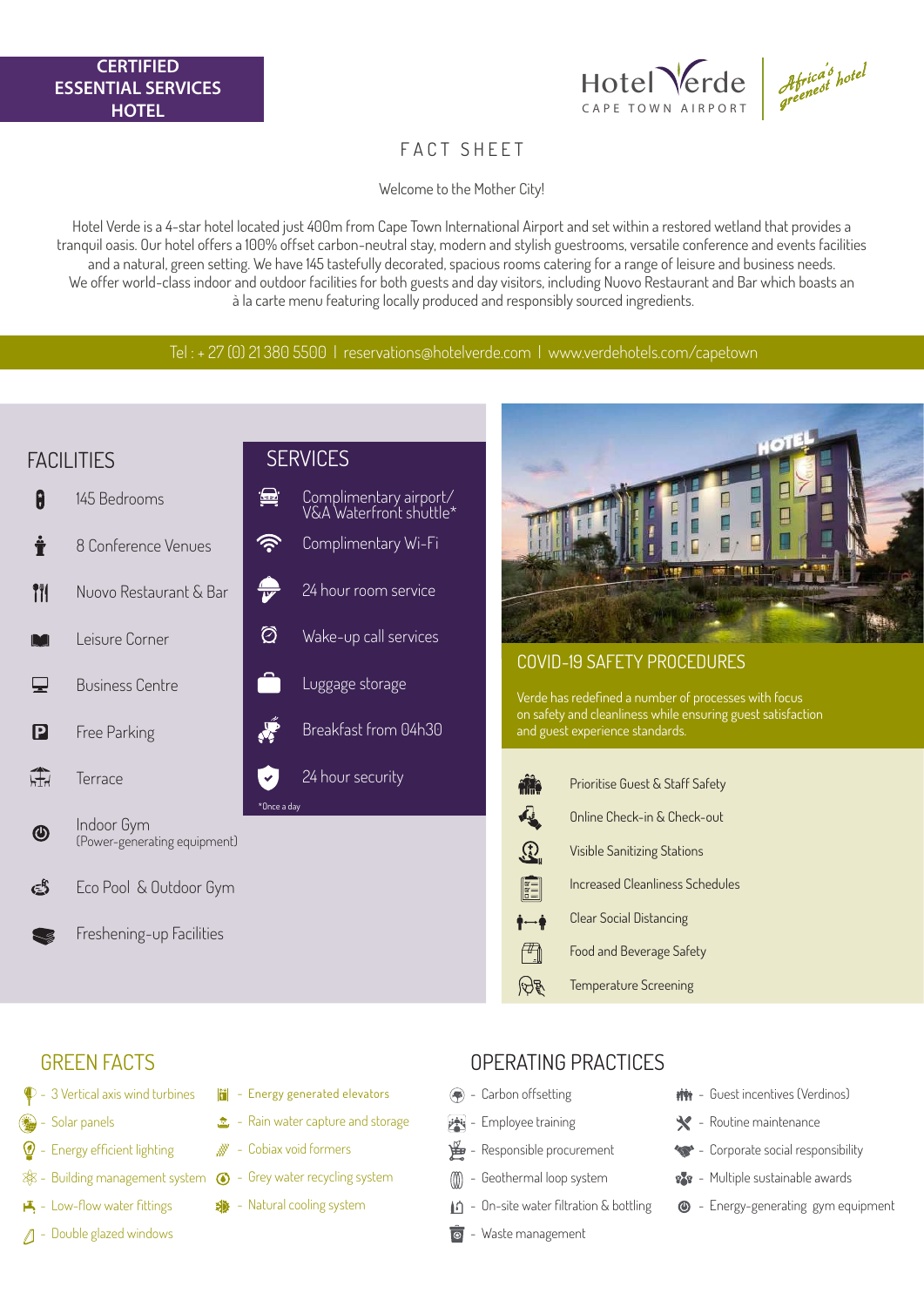#### ROOMS

130 Standard rooms 8 Studio rooms 2 Universally accessible rooms 4 Executive rooms 1 Executive suite

\* 101 rooms are interchangeable into twins

## ROOM FACILITIES

- Double-glazed windows
- Separate controlled air-conditioning
- Complimentary unlimited Wi-Fi
- Room fridge (stocked on request)
- Telephone
- Universal plug points
- Interactive TV and channels
- Tea/coffee station
- Electronic safe





#### CONFERENCING & EVENTS

Hotel Verde Cape Town Airport offers 8 state-of-the-art conferencing and events venues ideal for meetings, workshops, launches and special events. High-tech audiovisual equipment is built into each of our conferencing venues and included in the rates, as are Wi-Fi and secure parking. We offer carbon-neutral conferencing and events at no extra cost.

## VENUE CAPACITY

|                       | COCKTAIL | BANQUET | CINEMA | SCHOOLROOM | U-SHAPE | BOARDROOM |
|-----------------------|----------|---------|--------|------------|---------|-----------|
| Picasso               | 50       | 40      | 48     | 27         | 18      | 24        |
| Picasso<br>& Da Vinci | 120      | 100     | 124    | 72         | 40      | N/A       |
| Da Vinci              | 60       | 60      | 56     | 36         | 24      | 36        |
| Van Gogh              | 30       | 20      | 40     | 18         | 18      | 24        |
| VIP Lounge            | 50       | 40      | 40     | 27         | 18      | 24        |
| <b>Boardrooms</b>     | N/A      | N/A     | N/A    | N/A        | N/A     | 12        |